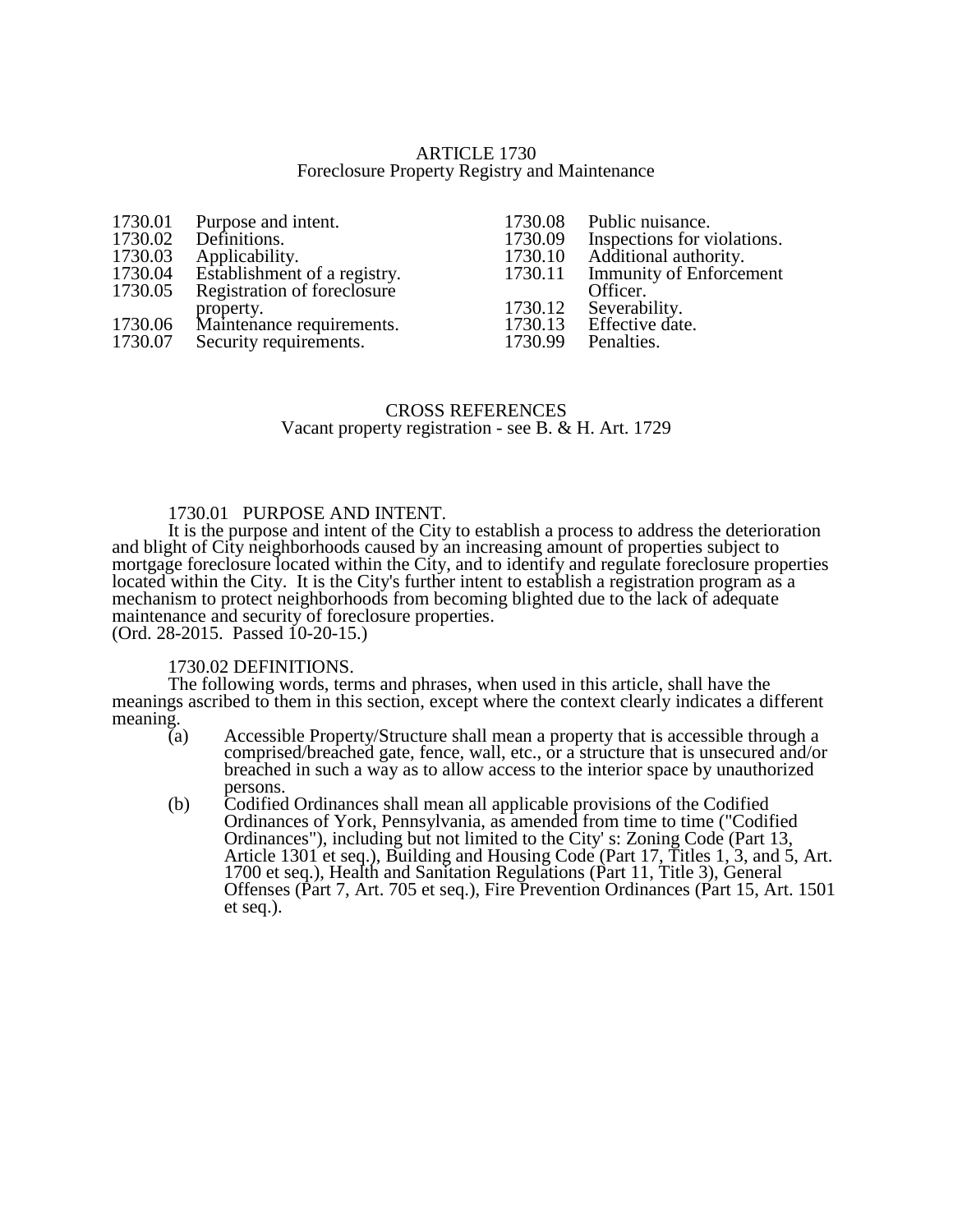- (c) Blighted Property, for the purposes of this Article only, shall include (a) properties that have broken or severely damaged windows, doors, walls, or roofs which create hazardous conditions and encourage trespassing; (b) properties whose maintenance is not in conformance with the maintenance or other neighboring properties causing a decrease in value of the neighboring properties; (c) properties deemed a public nuisance by the Nuisance Abatement Board; or (d) properties that endanger the public's health, safety, or welfare because the properties or improvements thereon are dilapidated, deteriorated, or violate minimum health and safety standards or lacks maintenance as required by the Codified Ordinances.
- (d) Foreclosure Action shall mean a legal action of mortgage foreclosure filed by a Lender in a court of competent jurisdiction.
- (e) Foreclosure Property shall means any real property located in the City, whether vacant or occupied, that is subject to a mortgage foreclosure action filed by a Lender in a court of competent jurisdiction or where title to the property has been transferred to a Lender under a deed in lieu of foreclosure or other such conveyance of title to a Lender. The designation as a "Foreclosure Property" shall remain in place until such time as the property is sold or transferred to a new Owner, other than a Lender, or when the foreclosure action has been withdrawn or concluded in favor of the mortgagor as evidenced by court records.
- (f) Enforcement Officer shall mean any law enforcement officer, building official, zoning inspector, code enforcement officer, fire inspector or building inspector, or other person authorized by the City to enforce the Codified Ordinances.
- (g) Lender shall mean any person, bank, trust company, credit union, trust, or any other legal entity or other party that holds a mortgage or security interest against any real property located within the City.
- (h) Mortgage Foreclosure Action shall mean a legal action of mortgage foreclosure filed by a Lender in a court of competent jurisdiction.
- (i) Owner shall mean any person, legal entity or other party having any ownership interest, whether legal or equitable, in real property. This term shall also apply to any person, legal entity or agent responsible for the construction, maintenance or operation of the property involved.
- (j) Property Management Company shall mean a local property manager, property maintenance company or similar entity responsible for the maintenance of a Foreclosure Property.
- (k) Vacant shall mean any building or structure that is not legally occupied. (Ord. 28-2015. Passed 10-20-15.)

## 1730.03 APPLICABILITY.

These sections shall be considered cumulative and not superseding or subject to any other law or provision for same, but rather be an additional remedy available to the City above and beyond any other state, county or local provisions for same. (Ord. 28-2015. Passed 10-20-15.)

1730.04 ESTABLISHMENT OF A REGISTRY.

The City or designee shall establish a registry cataloging each Foreclosure Property within the City, containing the information required by this article. (Ord. 28-2015. Passed 10-2015.)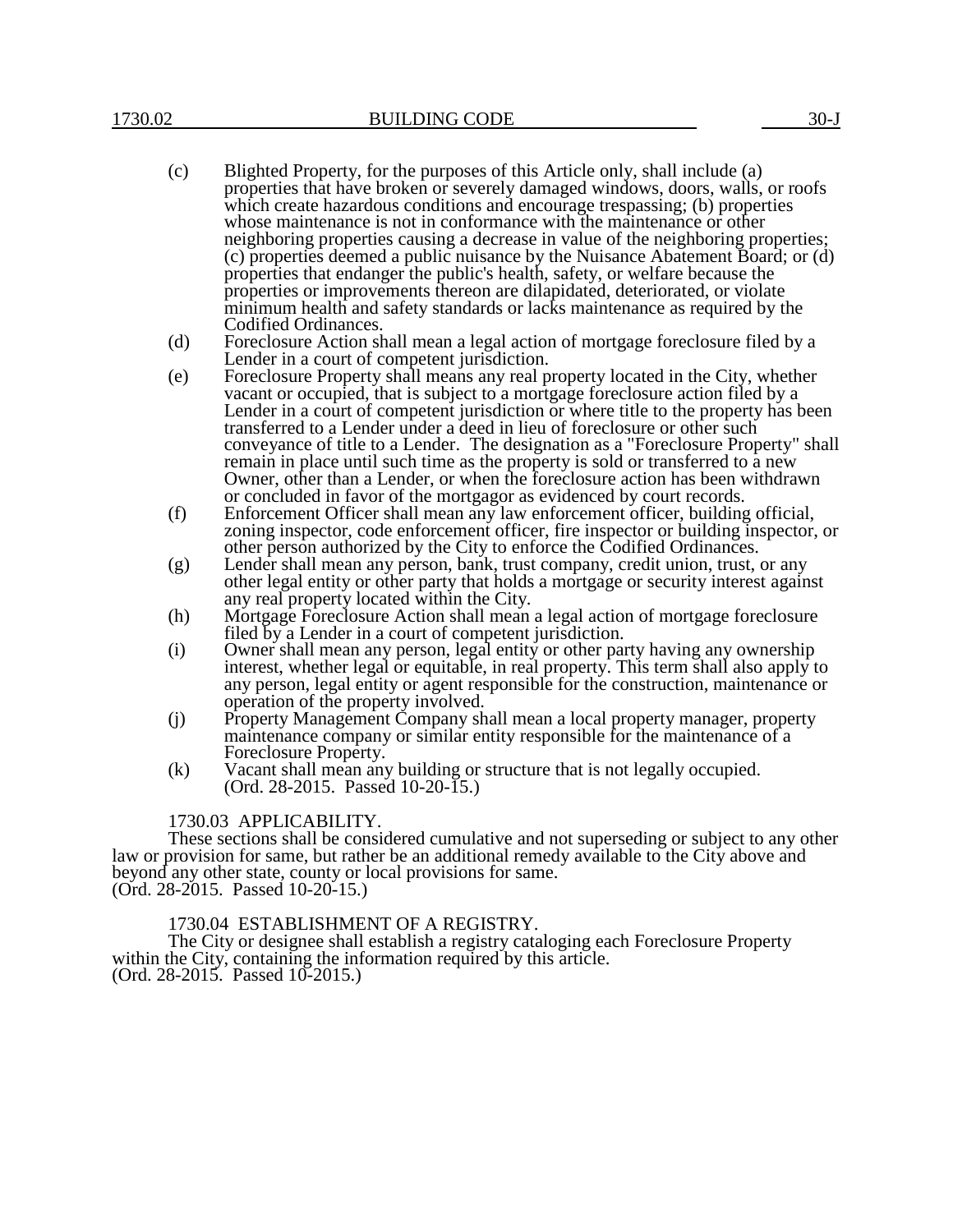# 1730.05 REGISTRATION OF FORECLOSURE PROPERTY.<br>(a) Any Lender who holds a mortgage or other security inter-

Any Lender who holds a mortgage or other security interest on real property located within the City shall perform an inspection of the property to determine vacancy or occupancy, upon the filing of a mortgage foreclosure action against the property. The Lender shall, within ten (10) days of the inspection register the property with the Office of Permits, Planning and Zoning, or designee, on forms or website access provided by City, and indicate whether the property is vacant or occupied. A separate registration is required for each Foreclosure Property, whether it is found to be vacant or occupied.

(b) If the property is occupied, it shall be inspected monthly by the Lender or their designee to verify continued occupancy. If the property becomes vacant or shows evidence of vacancy, the Lender shall within ten (10) days of that inspection, update the property registration to a vacancy status on forms provided by the City.

(c) Registration pursuant to this section shall contain the name of the Lender and mortgage servicer, the direct mailing address of the Lender and the mortgage servicer, a direct contact name and telephone number for both parties, facsimile number and e-mail address for both parties, the folio or tax number, and the name and twenty-four (24) hour contact phone number of the property management company responsible for the security and maintenance of the property.

(d) A non-refundable annual registration fee in the amount of \$200.00 per Foreclosure Property, shall accompany the registration form or website registration. The annual registration fee shall not be prorated.

(e) This section shall also apply to properties where title to the property has been transferred to a Lender under a deed in lieu of foreclosure or other such conveyance of title to a Lender.

(f) Properties subject to this section shall remain under the annual registration requirement, and the inspection, security and maintenance standards of this article until such time as the property is sold or transferred to a new Owner, other than a Lender, or when the foreclosure action has been withdrawn or concluded in favor of the mortgagor as evidenced by court records.

(g) Any Lender that has registered a property under this section must report any change of information contained in the registration within ten (10) days of the change.

(h) Failure of the Lender to properly register or to update the registration form from time to time to reflect a change of circumstances as required by this section is a violation of this section and shall be subject to enforcement.

(i) Pursuant to any administrative or judicial finding and determination that any property is in violation of this section, the City may take the necessary action to ensure compliance with and place a lien on the property for the cost of the work performed to benefit the property and bring it into compliance. (Ord. 28-2015. Passed 10-20-15.)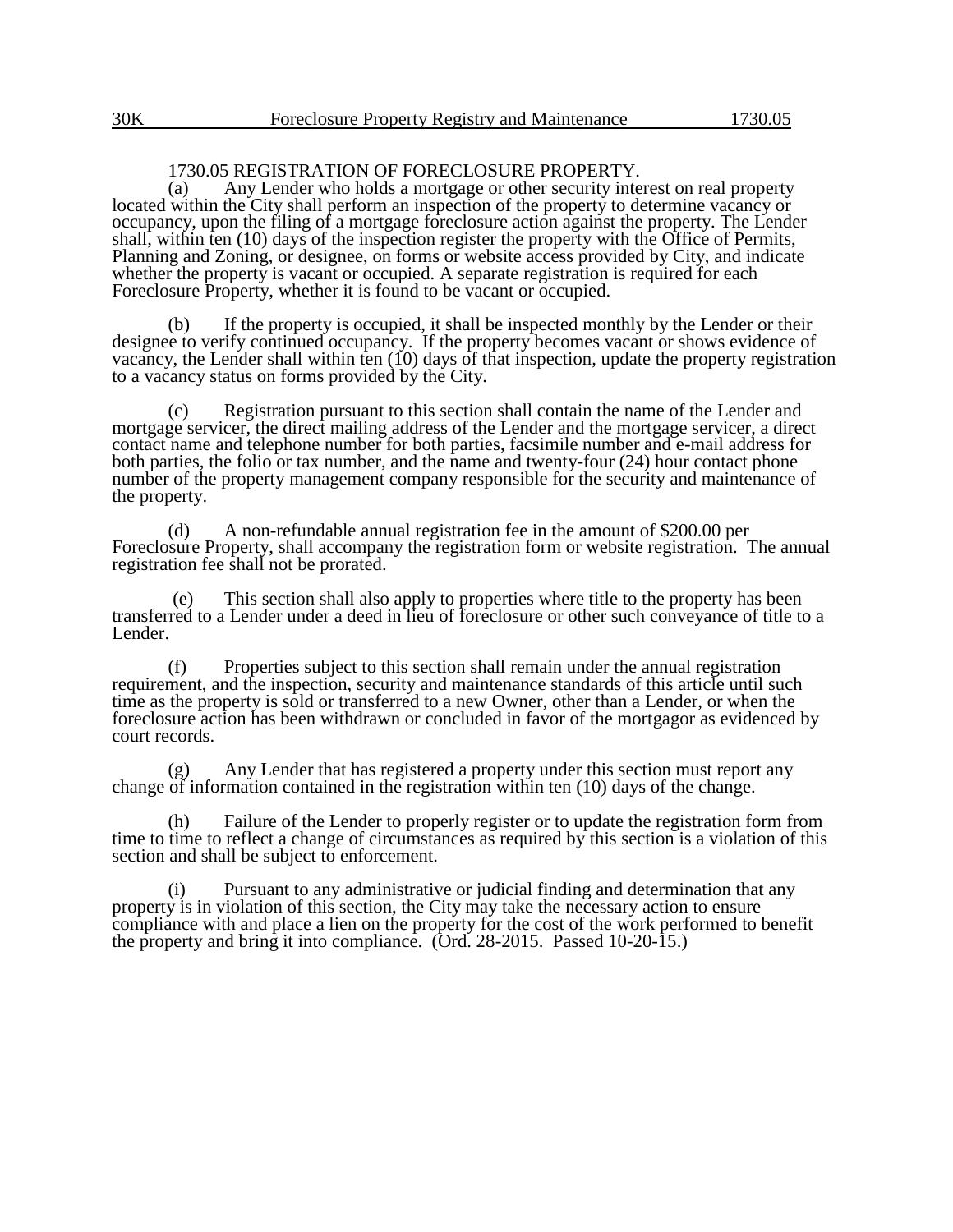## 1730.06 MAINTENANCE REQUIREMENTS.<br>(a) Properties subject to this chapter shall be

Properties subject to this chapter shall be kept free of weeds, overgrown brush, dead vegetation, trash, junk, debris, building materials, any accumulation of newspapers circulars, flyers, notices, except those required by federal, state or local law, discarded personal items including, but not limited to, furniture, clothing, large and small appliances, printed material or any other items that give the appearance that the property is abandoned.

The property shall be maintained free of graffiti or similar markings by removal or painting over with an exterior grade paint that matches the color of the exterior structure.

(c) Front, side, and rear yards, including landscaping, shall be maintained in accordance with the Codified Ordinances.

(d) Yard maintenance shall include, but not be limited to, grass, ground covers, bushes, shrubs, hedges or similar plantings, decorative rock or bark or artificial turf/sod designed specifically for residential installation. Acceptable maintenance of yards and/or landscape shall not include weeds, gravel, broken concrete, asphalt or similar material.

(e) Maintenance shall include, but not be limited to, watering, irrigation, cutting and mowing of required ground cover or landscape and removal of all trimmings.

(f) Pools and spas shall be maintained so the water remains free and clear of pollutants and debris and shall comply with the regulations set forth in the City Code.

(g) Failure of the Lender to properly maintain the property may result in a violation of the Codified Ordinances and issuance of a Citation or Notice of Violation. Pursuant to a finding and determination by the Enforcement Officer or a court of competent jurisdiction, the City may take the necessary action to ensure compliance with this chapter.

(h) In addition to the above, the property is required to be maintained in accordance with the Codified Ordinances. (Ord. 28-2015. Passed 10-20-15.)

# 1730.07 SECURITY REQUIREMENTS.<br>(a) Properties subject to this chapter s

Properties subject to this chapter shall be maintained in a secure manner so as not to be accessible to unauthorized persons.

(b) A "secure manner" shall include, but not be limited to, the closure and locking of windows, doors, gates and other openings of such size that may allow a child to access the interior of the property or structure. Broken windows, doors, gates and other openings of such size that may allow a child to access the interior of the property or structure must be repaired. Broken windows shall be secured by re-glazing of the window.

(c) If a foreclosure property has become vacant, a property manager shall be designated by the Lender to perform the work necessary to bring the property into compliance with the Codified Ordinances, and the property manager must perform regular inspections to verify compliance with the requirements of this chapter, and any other applicable laws. (Ord. 28-2015. Passed 10-20-15.)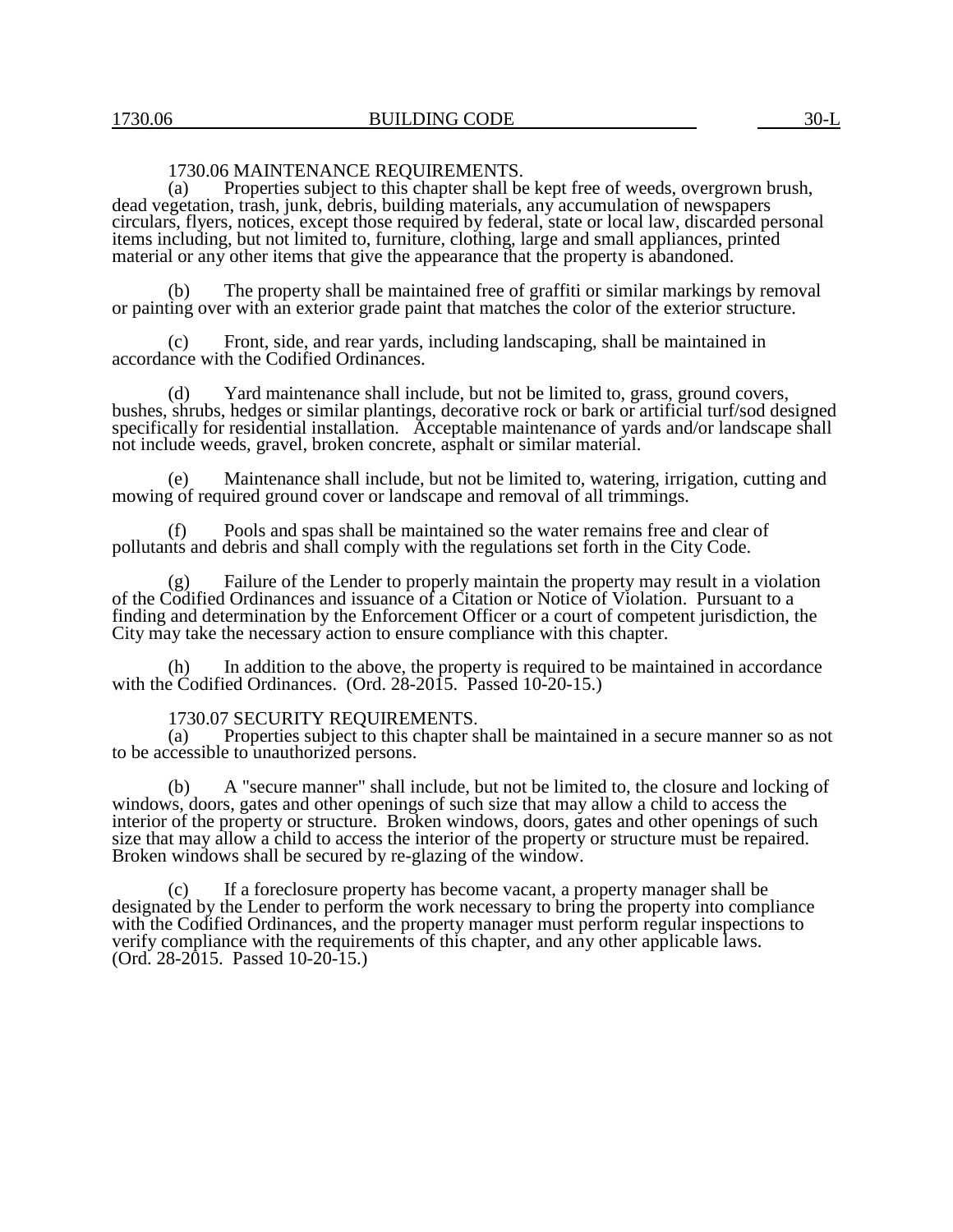## 1730.08 PUBLIC NUISANCE.

For the purpose of this Article only, all blighted real property is hereby declared to be a public nuisance, the abatement of which pursuant to the police power is hereby declared to be necessary for the health, welfare and safety of the residents of the City. Nothing herein shall be deemed to alter or otherwise supersede the terms "Public Nuisance" or "Nuisance" as used elsewhere in the Codified Ordinances.

(Ord. 28-2015. Passed 10-20-15.)

#### 1730.09 INSPECTIONS FOR VIOLATIONS.

Adherence to this article does not relieve any person, legal entity or agent from any other obligations set forth in the Codified Ordinances, which may apply to the property. Upon transfer of title of a foreclosure property to a new Owner, other than a Lender, the Owner shall be responsible for all violations of the Codified Ordinances and the Owner shall be responsible for meeting with the Office of Permits, Planning, and Zoning within twenty (20) days of the date of transfer for a final inspection report and the Owner shall abate all violations cited in the inspection report with forty-five (45) days of the date of the report. (Ord. 28-2015. Passed 10-20-15.)

#### 1730.10 ADDITIONAL AUTHORITY

(a) If the enforcement officer has reason to believe that a property subject to the provisions of this article is posing a serious threat to the public health safety and welfare, the enforcement officer may temporarily secure the property at the expense of the Lender or new Owner.

(b) The enforcement officer shall have the authority to require the Lender or new Owner of record of any property affected by this article, to implement additional maintenance and/or security measure including, but not limited to, securing any and all doors, windows or other openings, employment of an on-site security guard or other measures as may be reasonably required to help prevent further decline of the property.

If the enforcement officer has reason to believe that a property subject to the provisions of this article is posing a serious threat to the public health, safety and welfare, then the enforcement officer may recommend that the City abate the violations and the City may abate the violations and charge the Lender or new Owner with the cost of the abatement.

(d) If the Lender or new Owner does not reimburse the City for the cost of temporarily securing the property or of any abatement thereof, within thirty (30) days of the City sending an invoice then the City may lien the property with such cost, along with an administrative fee of \$500.00 to recover the administrative personnel services. (Ord. 28-2015. Passed 10-20-15.)

#### 1730.11 IMMUNITY OF ENFORCEMENT OFFICER.

Any enforcement officer or any person authorized by the City to enforce the provisions of this article shall be immune from prosecution, civil or criminal, for reasonable, good faith entry upon real property while in the discharge of duties imposed by this article. (Ord. 28-2015. Passed 10-20-15.)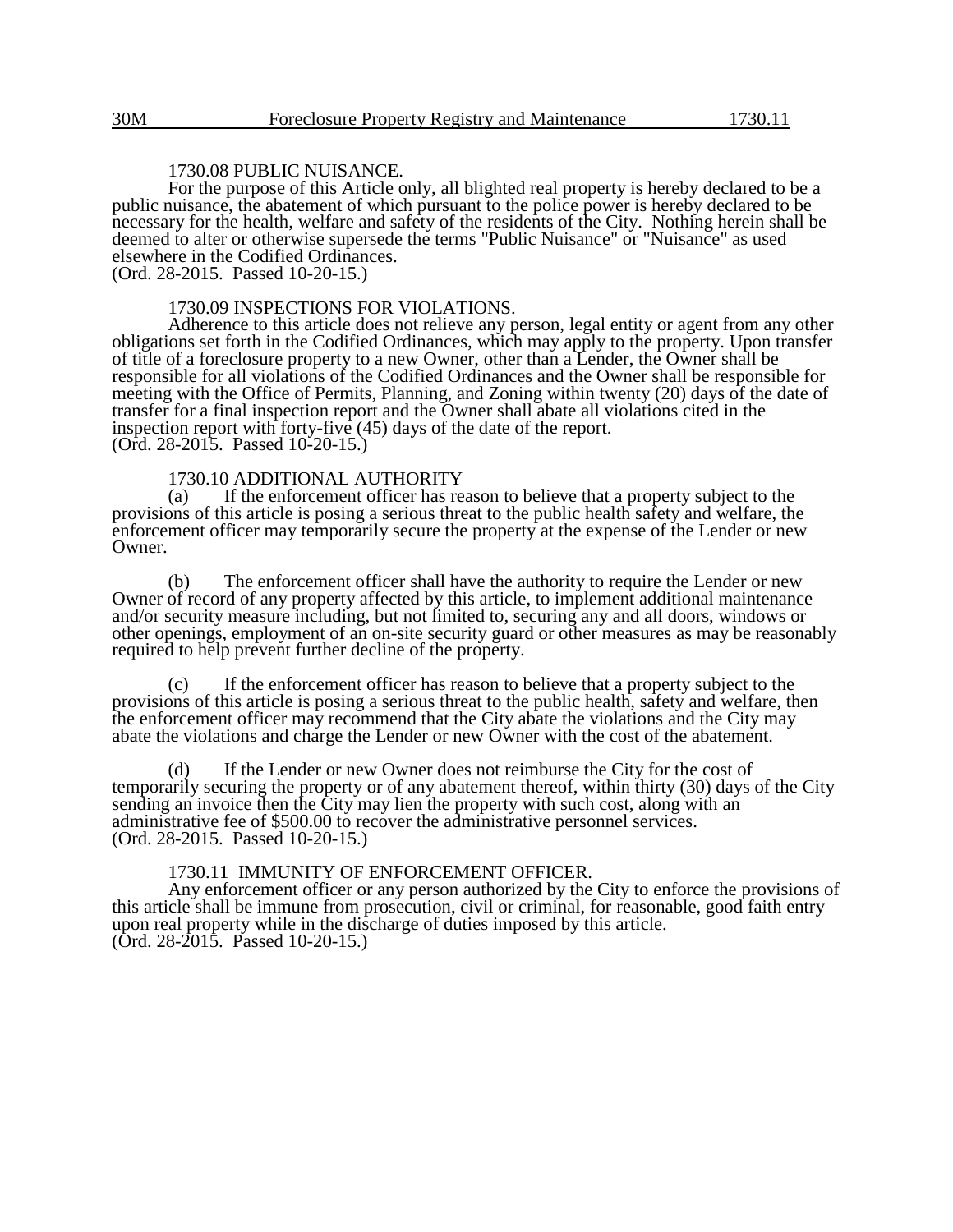### 1730.12 SEVERABILITY.

If any provision, sentence, clause, section, or part of this article or the application thereof to any person or circumstance is for any reason found to be unconstitutional, illegal or invalid by a court of competent jurisdiction, such unconstitutionality, illegality or invalidity shall not effect or impair any of the remaining provisions, sentences, clauses, sections, or parts of this article. It is hereby declared as the intent of the Council of the City of York that this ordinance would have been adopted had such unconstitutional, illegal or invalid provision, sentence, clause, section, or part not been included herein.

(Ord. 28-2015. Passed 10-20-15.)

#### 1730.13 EFFECTIVE DATE.

This article shall take effect on January 1, 2016. Foreclosure properties existing on the effective date hereof or thereafter are intended to be subject to the requirements of this article. (Ord. 28-2015. Passed 10-20-15.)

#### 1730.99 PENALTIES.

Any person or entity who shall violate the provisions of this article may be cited and fined pursuant to the Codified Ordinances of the City of York, and/or state or federal law. The following table shows violations of this Article, as may be amended from time to time, which may be enforced pursuant to the provisions of this Article; and the dollar amount of the fine for violation of this Article as it may be amended. The descriptions of "violations" below are for informational purposes only and are not meant to limit or define the nature of the violations. For each section of this Article listed in the schedule of penalties, the entirety of the section may be enforced by the fine provided, regardless of whether all activities prescribed or required are described in the "Description of Violation" column. To determine whether a particular activity is prescribed or required by this Article, the relevant section shall be examined.

| Description of Violation                                                                                                      | Penalty                                                                                                                                                                                                                                                                                                            |
|-------------------------------------------------------------------------------------------------------------------------------|--------------------------------------------------------------------------------------------------------------------------------------------------------------------------------------------------------------------------------------------------------------------------------------------------------------------|
| Failure to register foreclosed upon or<br>abandoned real property on annual basis<br>and/or any violation of Article 1730.05. | \$500.00                                                                                                                                                                                                                                                                                                           |
| Failure to maintain foreclosed upon or<br>abandoned real property as described in<br>Article 1730.06.                         | \$100.00 for the first offense;<br>\$250.00 for the second offense;<br>\$500.00 for the third and subsequent offense.<br>A violation is considered a subsequent<br>offense if the violation occurs at the same<br>property as the former violation and<br>ownership has not changed since the former<br>violation. |